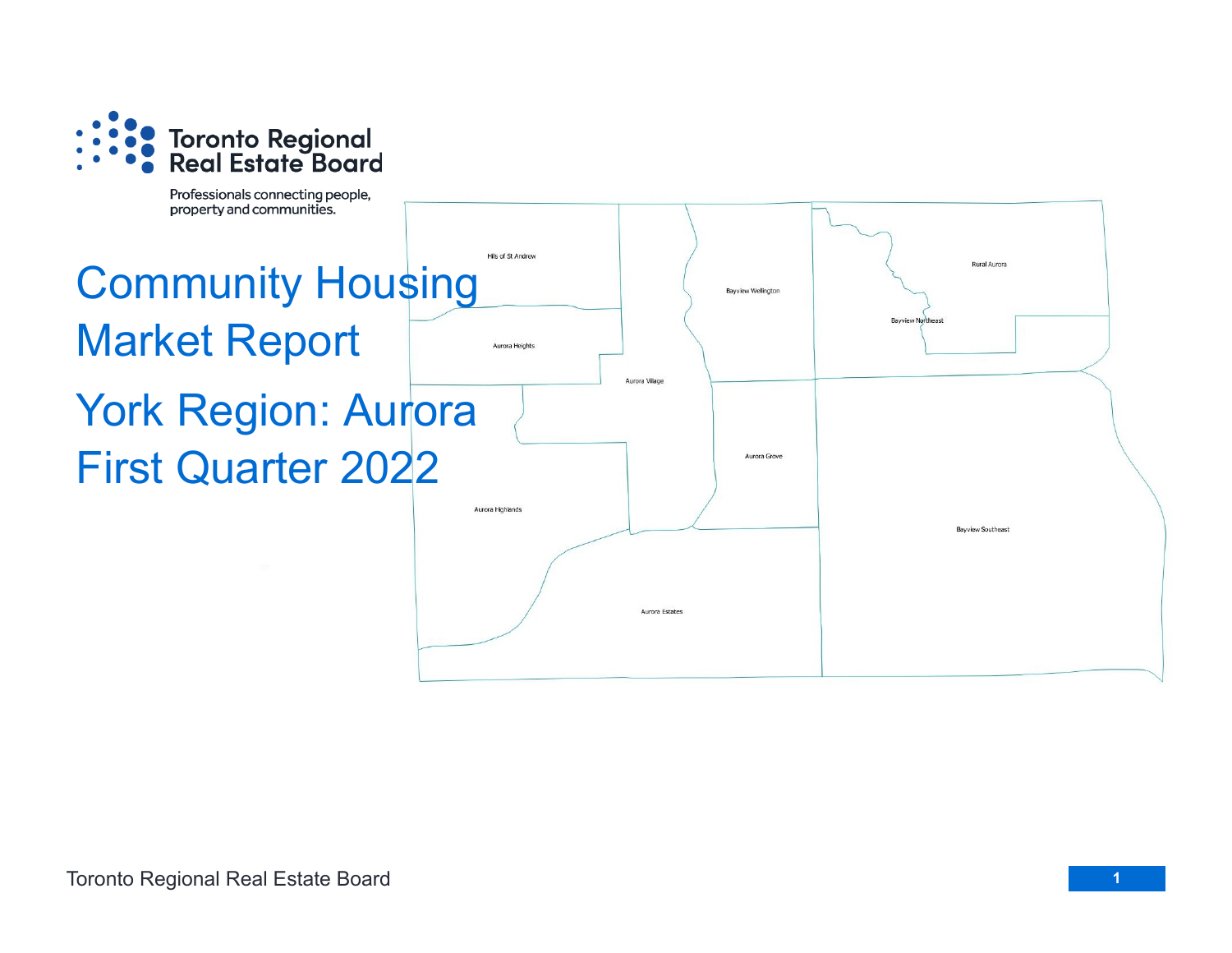## SUMMARY OF EXISTING HOME TRANSACTIONS ALL HOME TYPES, FIRST QUARTER 2022

# AURORA COMMUNITY BREAKDOWN

| <b>Community</b>          | <b>Sales</b> | <b>Dollar Volume</b> | <b>Average Price</b> | <b>Median Price</b> | <b>New Listings</b> | <b>Active Listings</b> | Avg. SP/LP | Avg. DOM |
|---------------------------|--------------|----------------------|----------------------|---------------------|---------------------|------------------------|------------|----------|
| <b>Aurora Estates</b>     | 19           | \$42,434,670         | \$2,233,404          | \$2,200,000         | 50                  | 20                     | 107%       | 9        |
| Aurora Grove              |              | \$9,475,000          | \$1,353,571          | \$1,300,000         | 12                  | $\overline{2}$         | 115%       | 6        |
| Aurora Heights            | 35           | \$49,459,300         | \$1,413,123          | \$1,340,000         | 63                  | 14                     | 114%       |          |
| Aurora Highlands          | 60           | \$103,216,605        | \$1,720,277          | \$1,758,539         | 95                  | 20                     | 113%       | 8        |
| Aurora Village            | 51           | \$63,853,601         | \$1,252,031          | \$1,130,000         | 91                  | 27                     | 111%       | 9        |
| <b>Bayview Northeast</b>  | 33           | \$57,067,441         | \$1,729,316          | \$1,768,000         | 63                  | 12                     | 112%       | 8        |
| <b>Bayview Southeast</b>  |              |                      | \$0                  |                     | 12                  | 9                      | 0%         | 4        |
| <b>Bayview Wellington</b> | 46           | \$61,469,403         | \$1,336,291          | \$1,290,000         | 86                  | 17                     | 117%       | 9        |
| Hills of St Andrew        | 13           | \$29,329,200         | \$2,256,092          | \$2,100,000         | 22                  | $\overline{4}$         | 113%       | 6        |
| Rural Aurora              | 52           | \$89,641,963         | \$1,723,884          | \$1,690,000         | 106                 | 20                     | 117%       | 8        |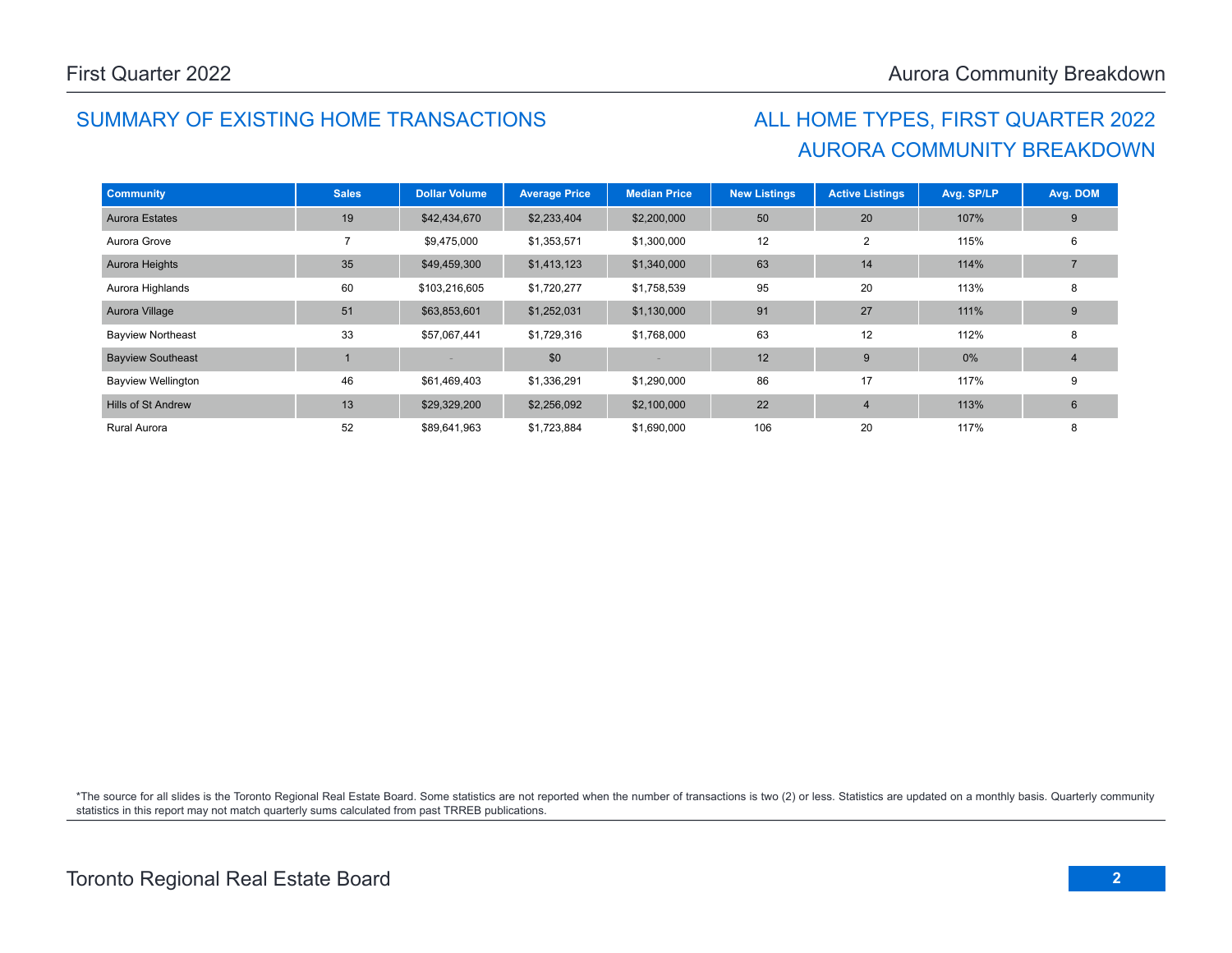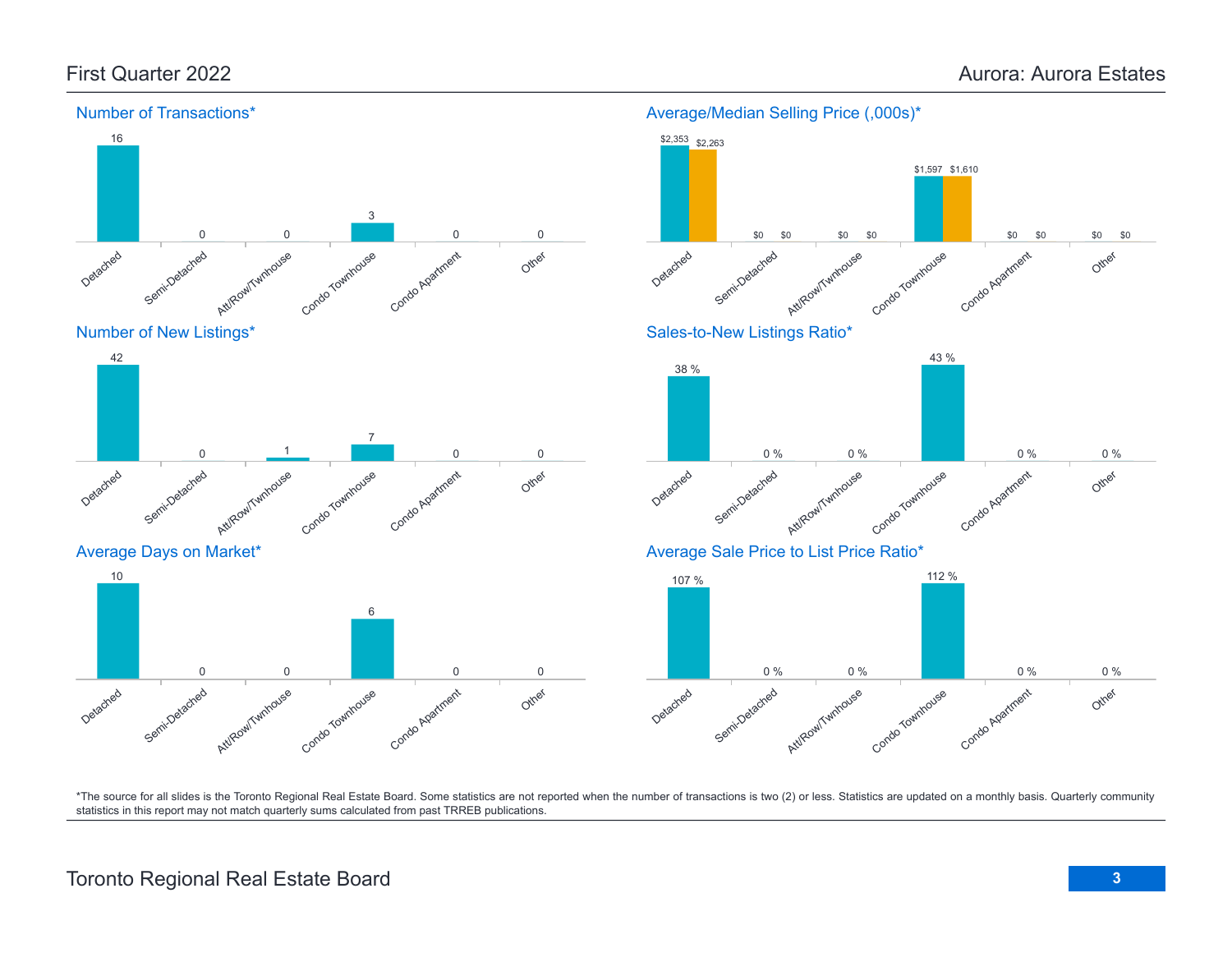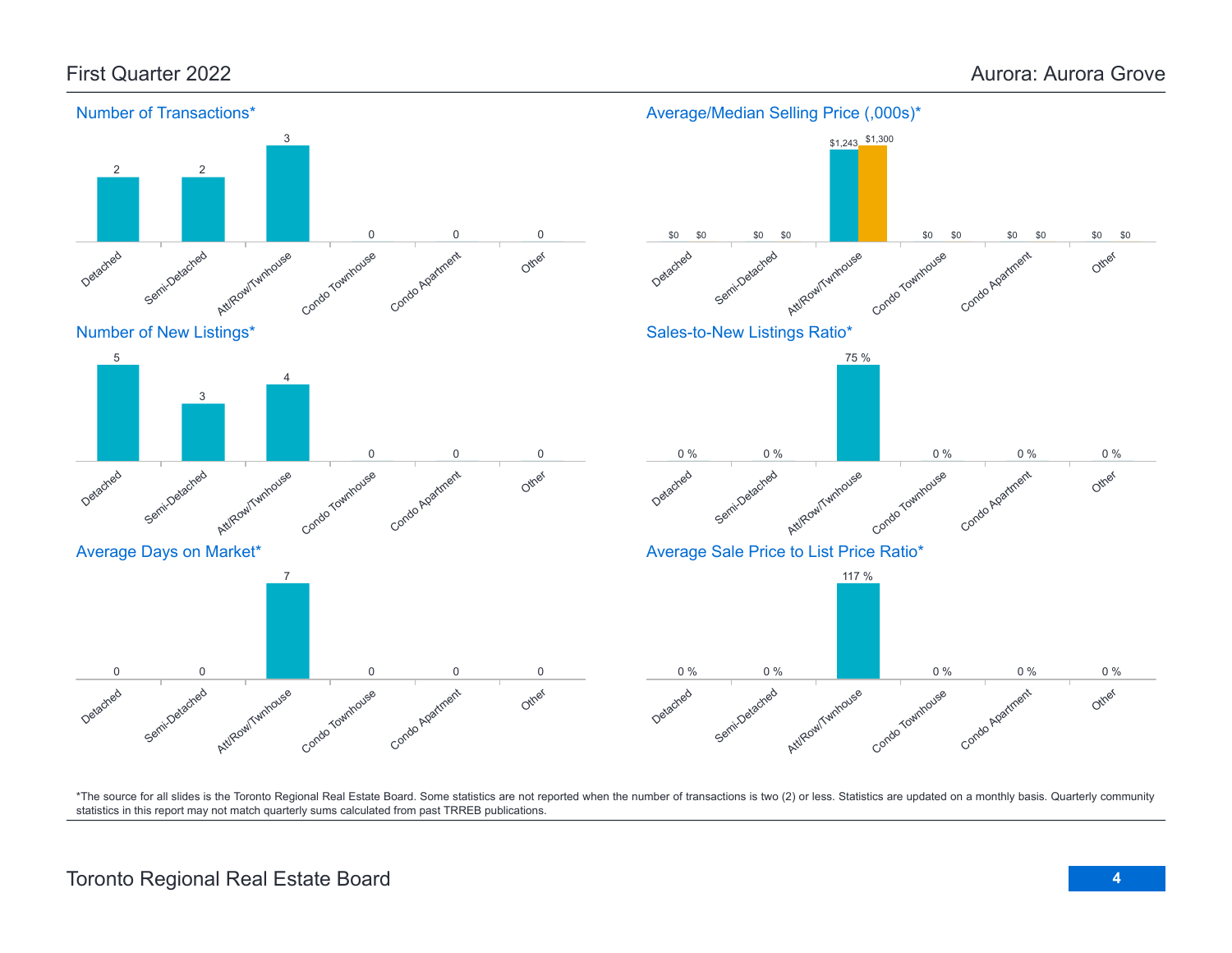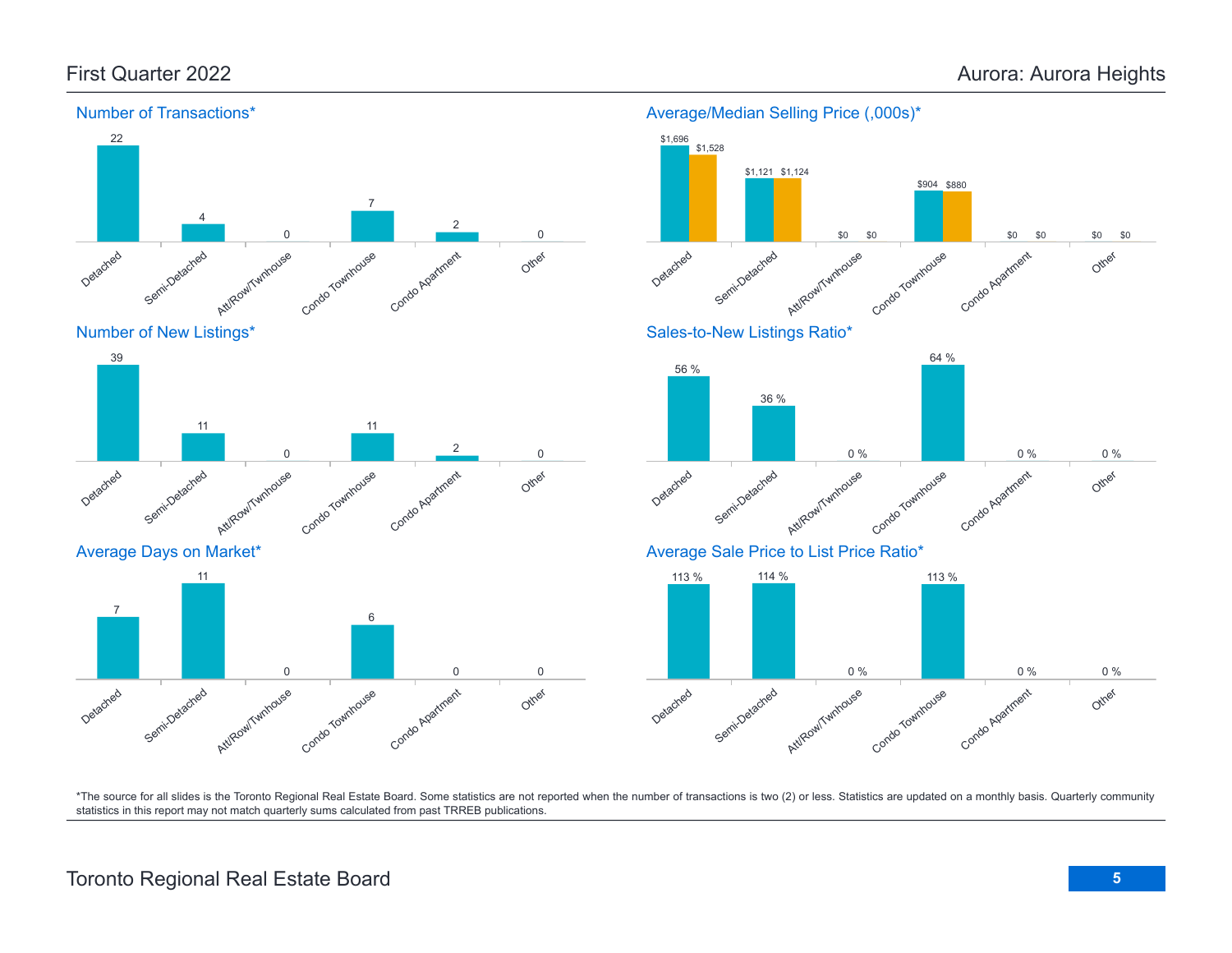

### Average/Median Selling Price (,000s)\*

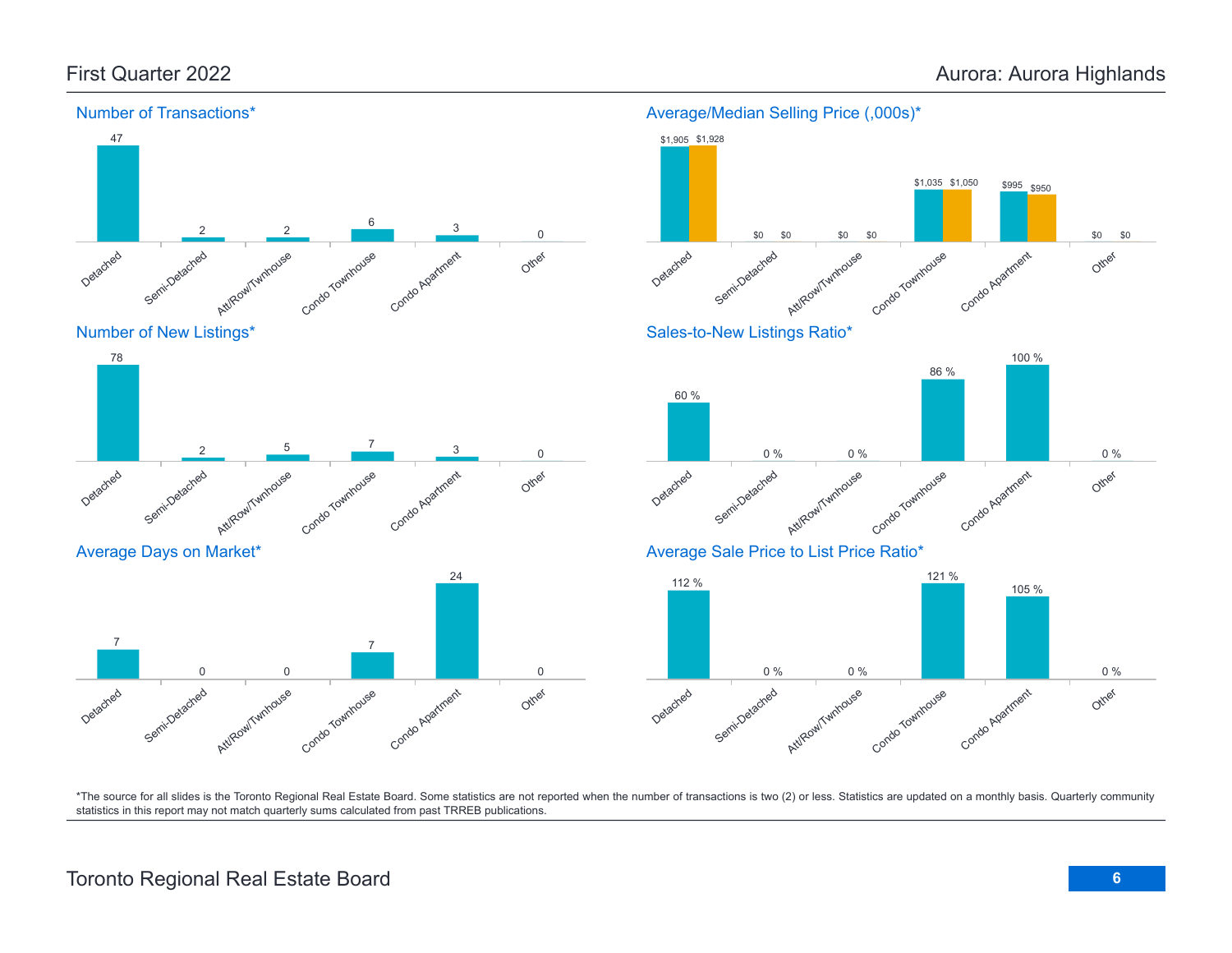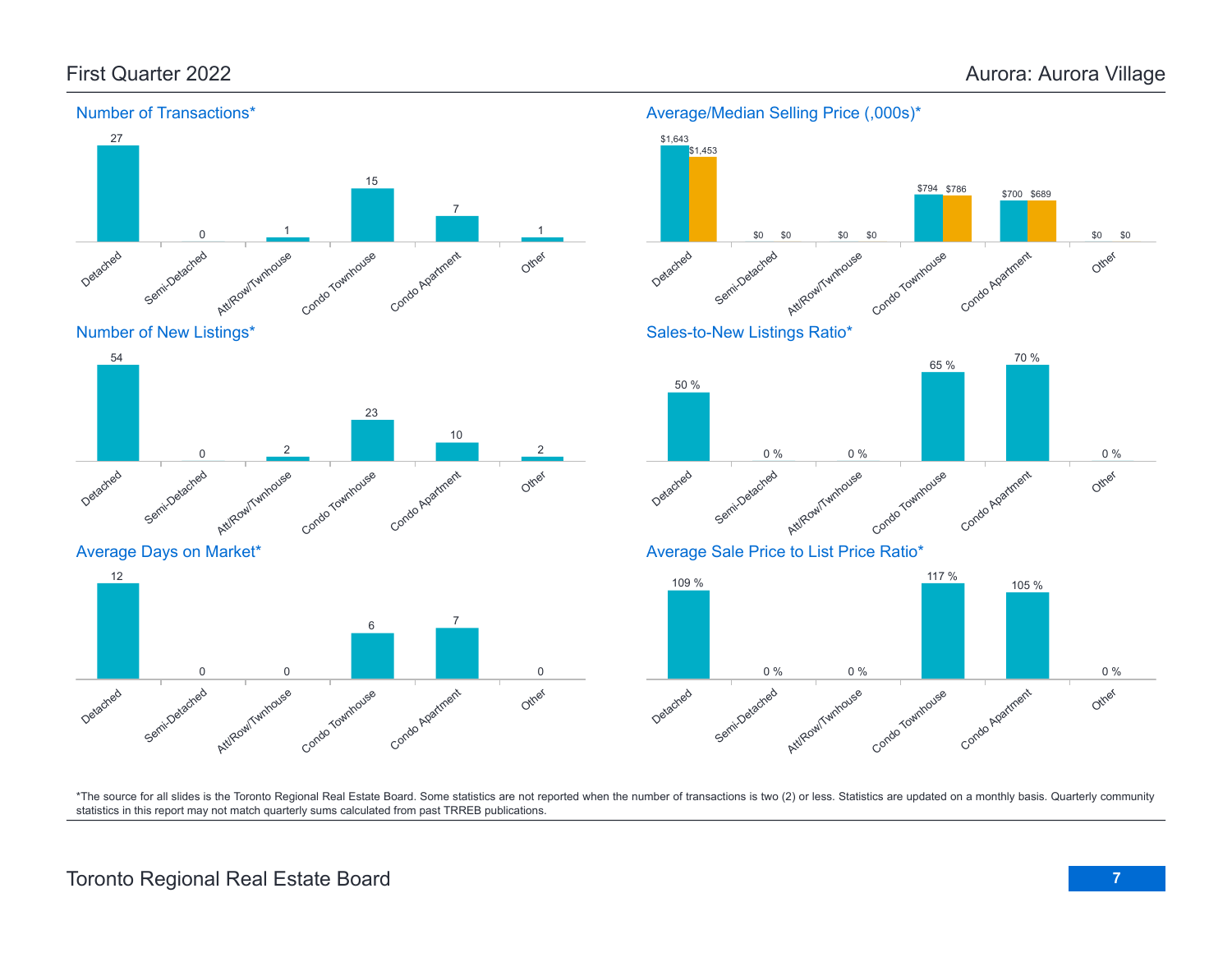

Number of New Listings\*



Average Days on Market\*







\*The source for all slides is the Toronto Regional Real Estate Board. Some statistics are not reported when the number of transactions is two (2) or less. Statistics are updated on a monthly basis. Quarterly community statistics in this report may not match quarterly sums calculated from past TRREB publications.

# Toronto Regional Real Estate Board **8**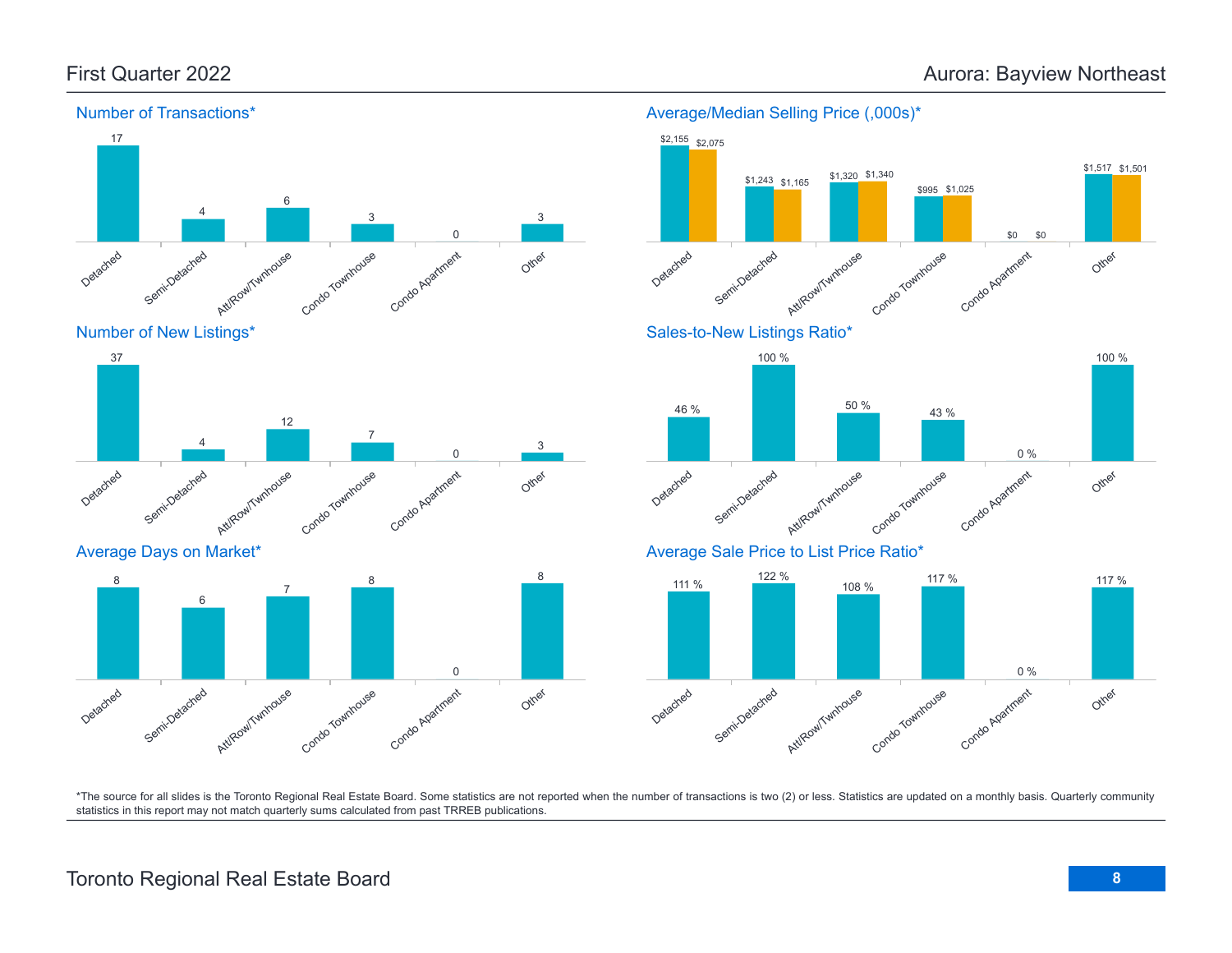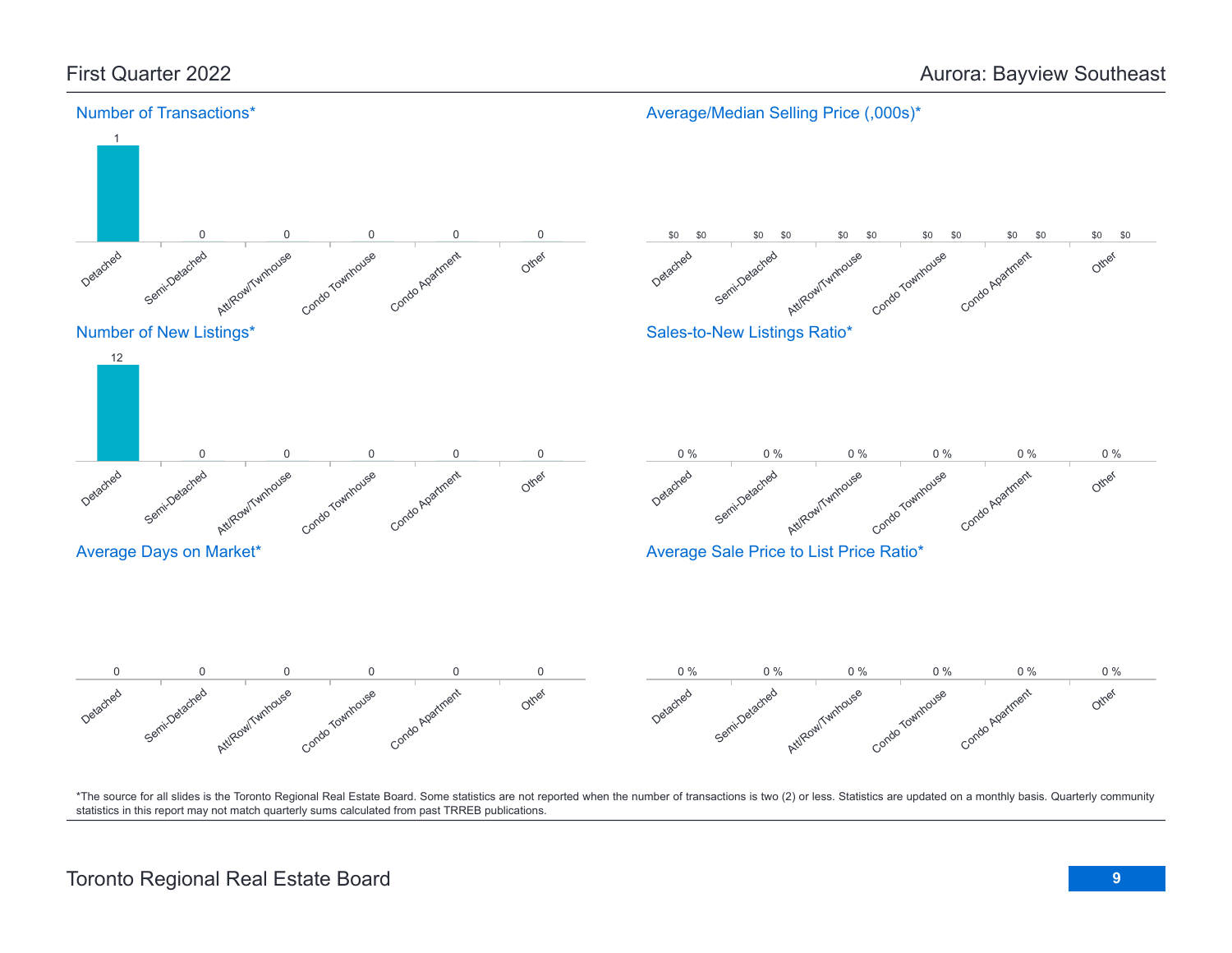

#### Average/Median Selling Price (,000s)\*



Detached Semi-Detached Attikow/Twnhouse Condo Townhouse Condo Agatment Other 0 %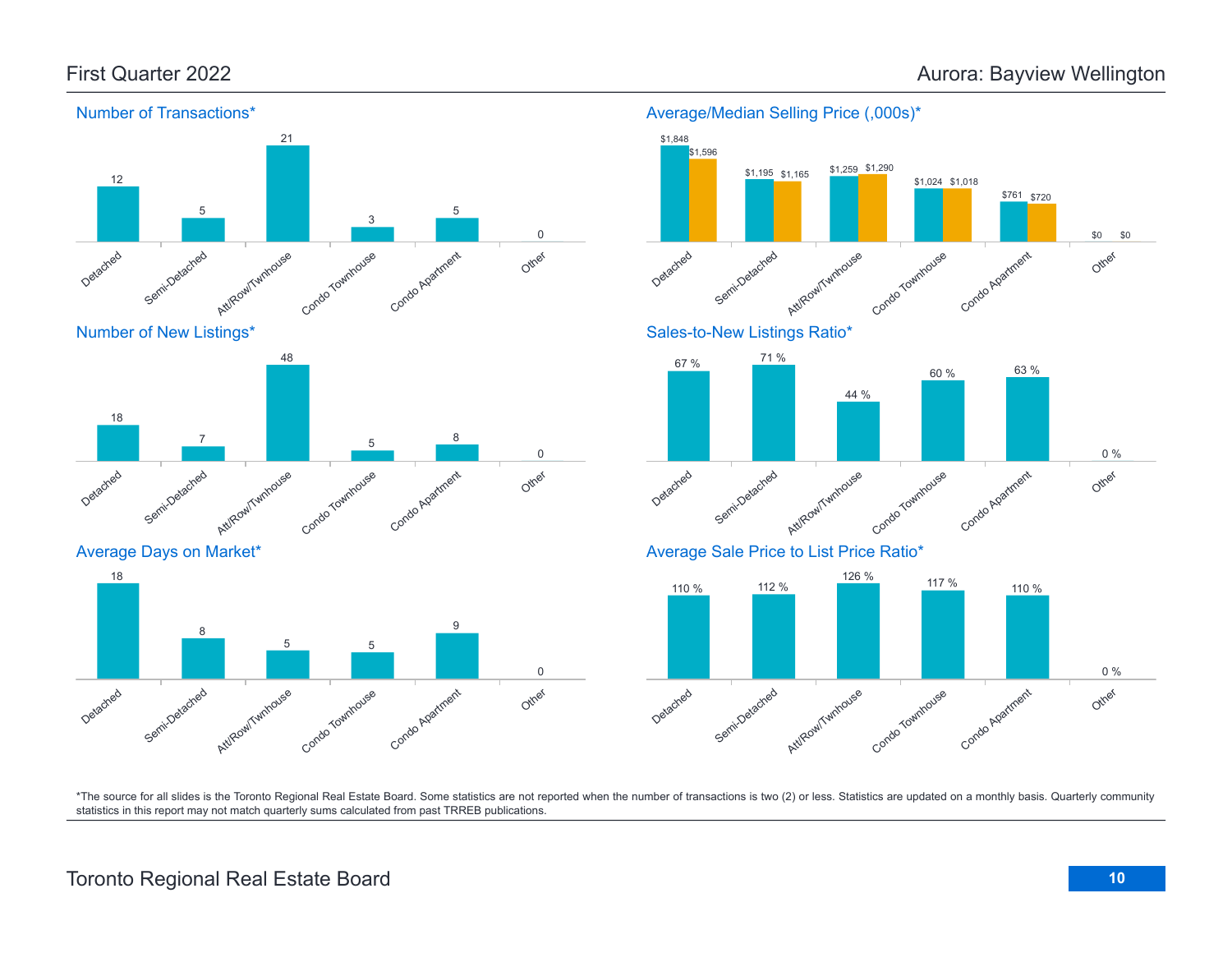